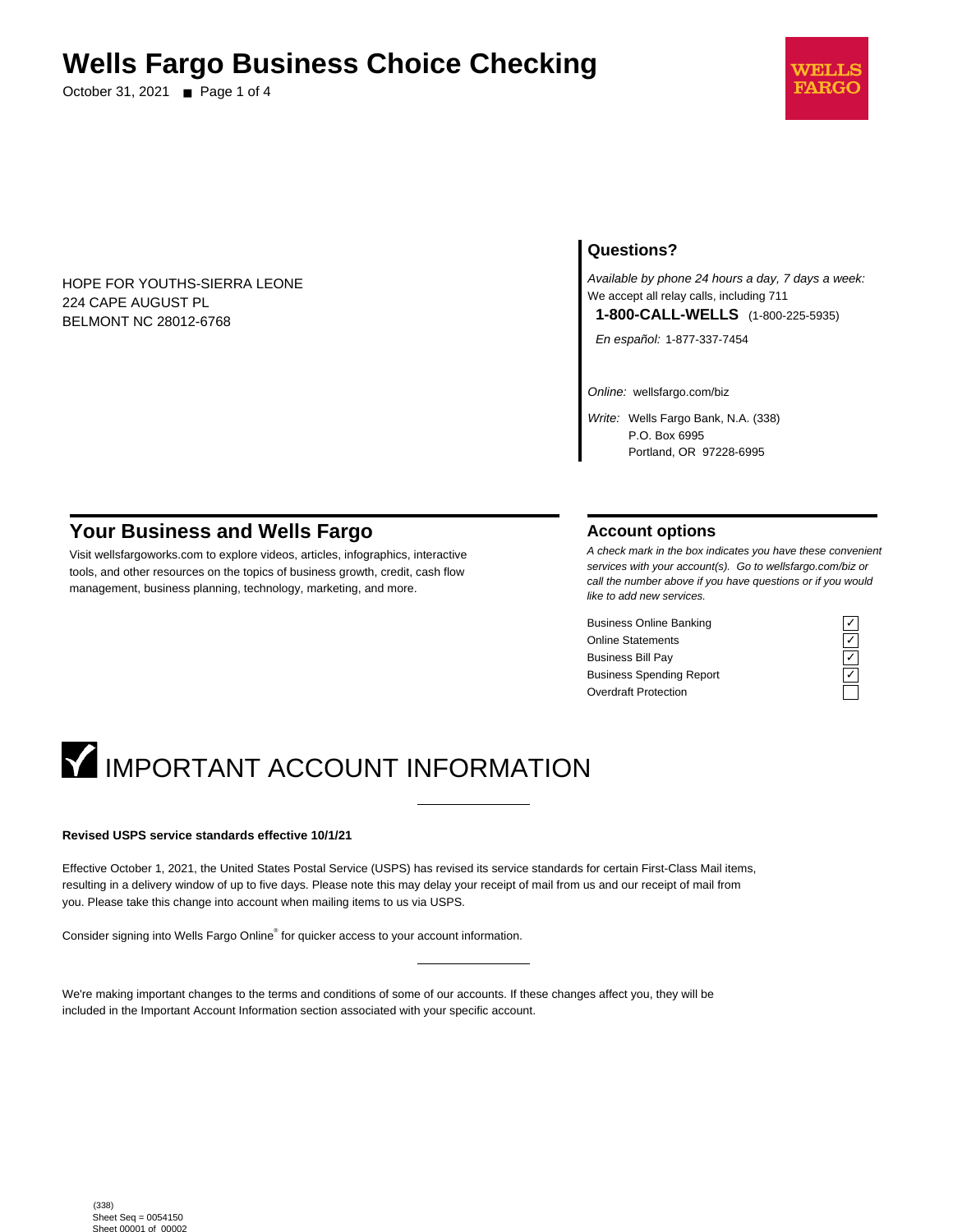

Routing Number (RTN): 121000248

| <b>Statement period activity summary</b> |          | Account number:                                   |
|------------------------------------------|----------|---------------------------------------------------|
| Beginning balance on 10/1                | \$798.22 | <b>HOPE FOR YOUTHS-SIERRA LEONE</b>               |
| Deposits/Credits                         | 0.00     | North Carolina account terms and conditions apply |
| Withdrawals/Debits                       | $-10.00$ | For Direct Deposit use                            |
| Ending balance on 10/31                  | \$788.22 | Routing Number (RTN): 053000219                   |
|                                          |          | For Wire Transfers use                            |

### **Overdraft Protection**

This account is not currently covered by Overdraft Protection. If you would like more information regarding Overdraft Protection and eligibility requirements please call the number listed on your statement or visit your Wells Fargo branch.

## **Transaction history**

| Date          | Check                   | Number Description      | Deposits/<br>Credits | Withdrawals/<br>Debits | Ending daily<br>balance |
|---------------|-------------------------|-------------------------|----------------------|------------------------|-------------------------|
| 10/8          |                         | Direct Pay Monthly Base |                      | 10.00                  | 788.22                  |
|               | Ending balance on 10/31 |                         |                      |                        | 788.22                  |
| <b>Totals</b> |                         |                         | \$0.00               | \$10.00                |                         |

The Ending Daily Balance does not reflect any pending withdrawals or holds on deposited funds that may have been outstanding on your account when your transactions posted. If you had insufficient available funds when a transaction posted, fees may have been assessed.

## **Monthly service fee summary**

For a complete list of fees and detailed account information, see the disclosures applicable to your account or talk to a banker. Go to wellsfargo.com/feefaq for a link to these documents, and answers to common monthly service fee questions.

| Fee period 10/01/2021 - 10/31/2021 | Standard monthly service fee \$0.00 | You paid \$0.00 |
|------------------------------------|-------------------------------------|-----------------|
| WX/W5                              |                                     |                 |

## **Account transaction fees summary**

|                              |            | Units    | Excess | Service charge per | Total service |
|------------------------------|------------|----------|--------|--------------------|---------------|
| Service charge description   | Units used | included | units  | excess units (\$)  | charge $(\$)$ |
| Cash Deposited (\$)          |            | 7.500    |        | 0.0030             | 0.00          |
| Transactions                 |            | 200      |        | 0.50               | 0.00          |
| <b>Total service charges</b> |            |          |        |                    | \$0.00        |

#### **Important Account Information**

## **Your Business Choice Checking account is changing.**

**Effective November 15, 2021,** your Business Choice Checking account will be converted to an Initiate Business Checking account. With this change, the monthly service fee will decrease from \$14 to \$10. Your options to avoid the monthly service fee will stay the same. You can avoid the \$10 monthly service fee with ONE of the following options each fee period:

- Maintain a \$500 minimum daily balance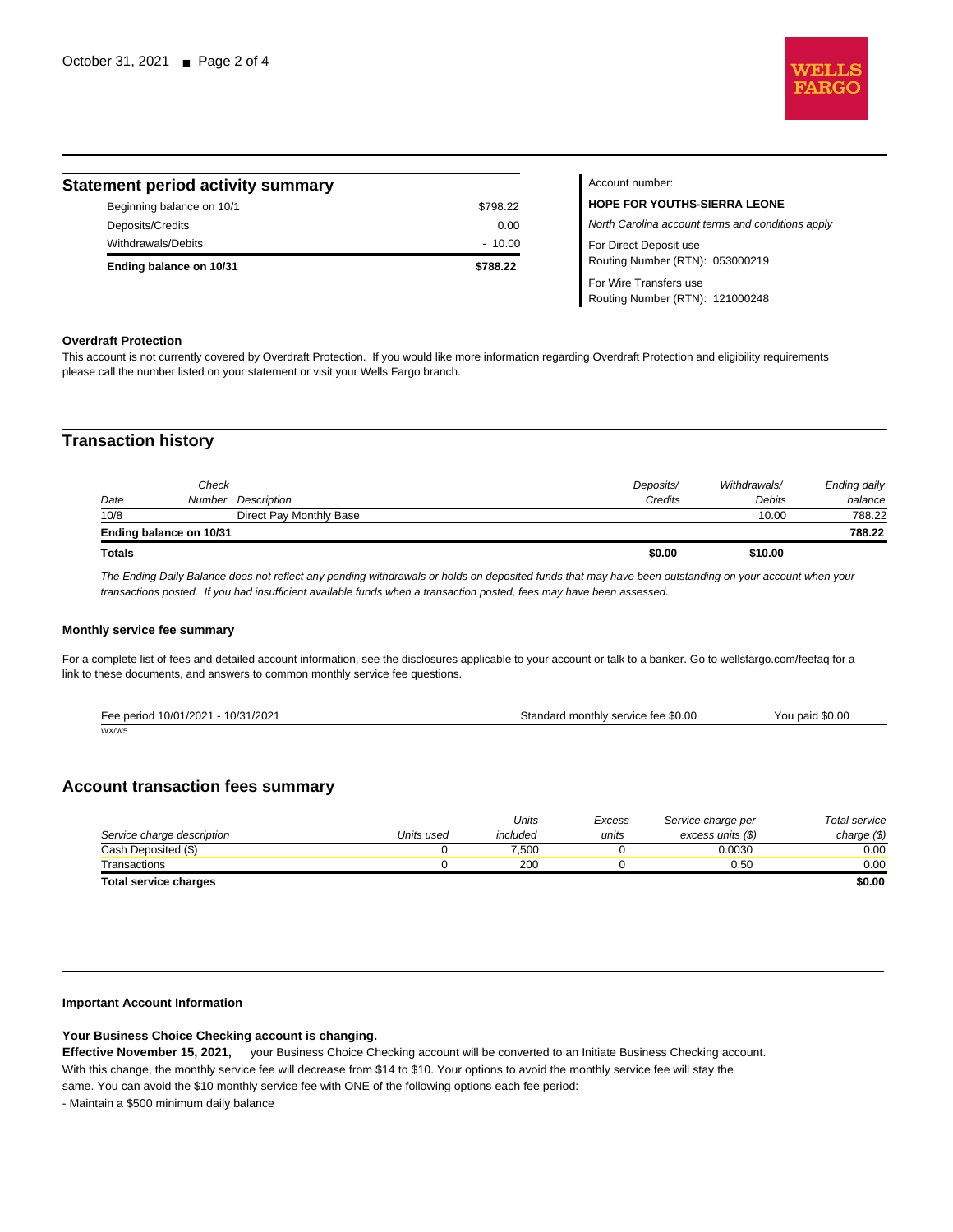

- Maintain a \$1,000 average ledger balance

If you do not meet one of the options above, the monthly service fee will be charged for fee periods ending on or after November 15, 2021.

**In addition, effective with the fee period beginning after October 16, 2021,** other features of your account will change: - Your account will include fewer Transactions at no charge, decreasing from 200 to 100 each fee period. The fee for Transactions over 100 each fee period is \$0.50 each.

- Your account will include less Cash Deposits Processed at no charge, decreasing from \$7,500 to \$5,000 each fee period. The fee for Cash Deposits Processed over \$5,000 is \$0.30 per \$100 deposited.

Fee Period: The fee period is the period used to calculate monthly fees. Your statement includes a monthly service fee summary with the dates of the fee period. The monthly service fee summary is also available through Wells Fargo Business Online® or Wells Fargo Mobile<sup>®</sup>.

#### **What remains the same:**

- Your account number will remain the same.

- The Business Fee and Information Schedule and Deposit Account Agreement, as amended, continue to apply.

If you have questions about these changes, please contact your local banker or call the number listed on this statement. Thank you for banking with Wells Fargo. We appreciate your business.

#### **Important Account Information**

**Effective with the fee period beginning after November 15, 2021,** the courtesy monthly service fee waiver on this checking account will expire.

Thank you for being a valuable customer. If you have any questions about this change, please contact your local banker or call the number listed on your statement. Please note the Business Account Fee and Information Schedule and the Deposit Account Agreement, as amended, continue to apply.